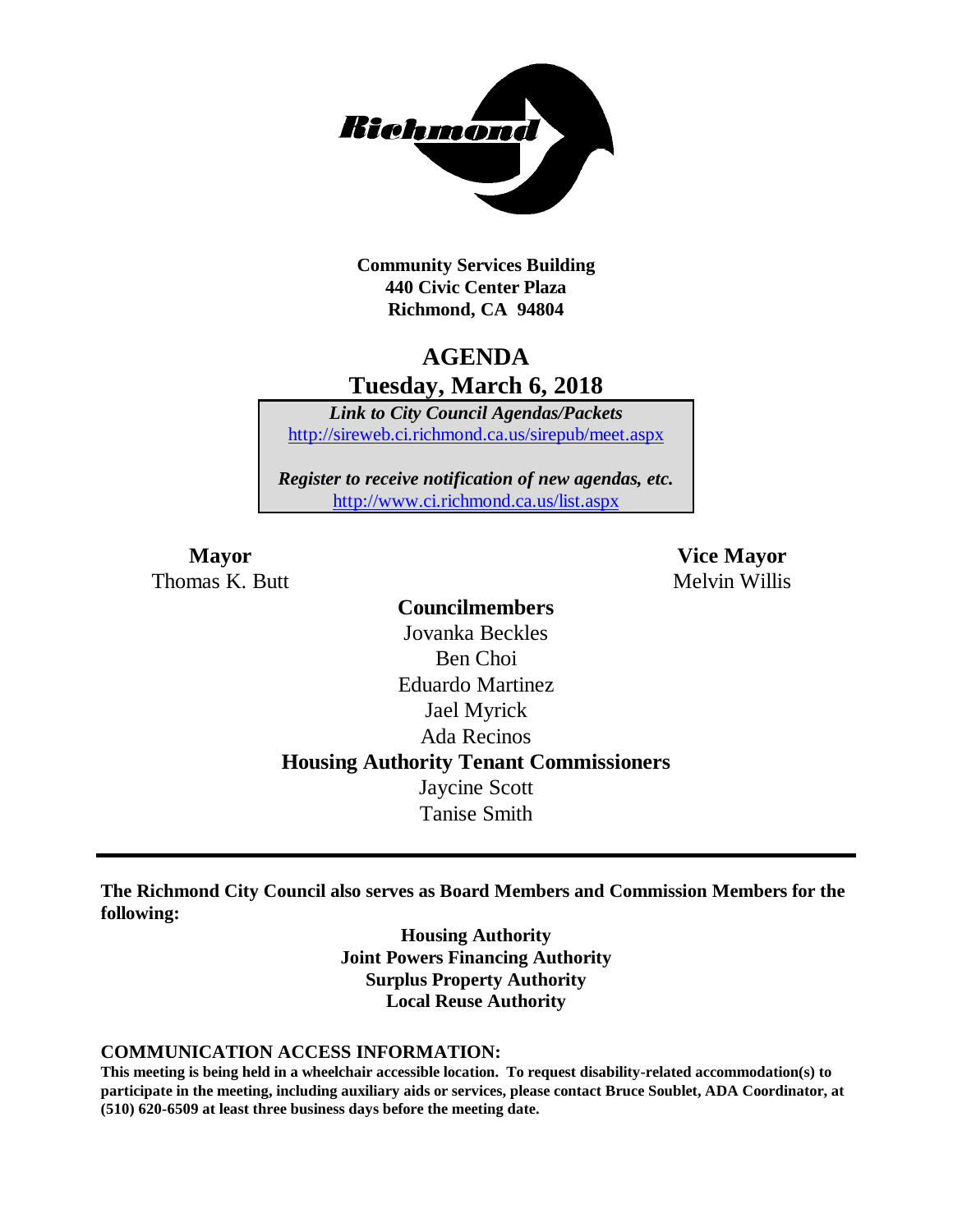# **MEETING PROCEDURES**

The City of Richmond encourages community participation at its City Council meetings and has established procedures that are intended to accommodate public input in a timely and time-sensitive way. As a courtesy to all members of the public who wish to participate in City Council meetings, please observe the following procedures:

**PUBLIC COMMENT ON AGENDA ITEMS:** Anyone who desires to address the City Council on items appearing on the agenda must complete and file a pink speaker's card with the City Clerk **prior** to the City Council's consideration of the item. Once the City Clerk has announced the item, no person shall be permitted to speak on the item other than those persons who have submitted their names to the City Clerk. Your name will be called when the item is announced for discussion. **Each speaker will be allowed up to TWO (2) MINUTES to address the City Council on NON-PUBLIC HEARING items listed on the agenda. Speakers are allowed up to THREE (3) minutes on PUBLIC HEARING items.**

**OPEN FORUM FOR PUBLIC COMMENT:** Individuals who would like to address the City Council on matters not listed on the agenda or on items remaining on the consent calendar may do so under Open Forum. All speakers must complete and file a pink speaker's card with the City Clerk **prior** to the commencement of Open Forum. The amount of time allotted to individual speakers shall be determined based on the number of persons requesting to speak during this item. **The time allocation for each speaker will be as follows:** 15 or fewer speakers, a maximum of 2 minutes; 16 to 24 speakers, a maximum of 1 and one-half minutes; and 25 or more speakers, a maximum of 1 minute.

#### **SPEAKERS ARE REQUESTED TO OCCUPY THE RESERVED SEATS IN THE FRONT ROW BEHIND THE SPEAKER'S PODIUM AS THEIR NAME IS ANNOUNCED BY THE CITY CLERK.**

**CONSENT CALENDAR:** Consent Calendar items are considered routine and will be enacted, approved or adopted by one motion unless a request for removal for discussion or explanation is received from the audience or the City Council. A member of the audience requesting to remove an item from the consent calendar must first complete a speaker's card and file the card with the City Clerk **prior** to the City Council's consideration of Agenda Review. Councilmembers who request to remove an item from the consent calendar must do so during Agenda Review. An item removed from the Consent Calendar may be placed anywhere on the agenda following the City Council's agenda review.

**CONDUCT AT MEETINGS:** Richmond City Council meetings are limited public forums during which the City strives to provide an open, safe atmosphere and promote robust public debate. Members of the public, however, must comply with state law, as well as the City's laws and procedures and may not actually disrupt the orderly conduct of these meetings. The public, for example, may not shout or use amplifying devices, must submit comment cards and speak during their allotted time, may not create a physical disturbance, may not speak on matters unrelated to issues within the jurisdiction of the City Council or the agenda item at hand, and may not cause immediate threats to public safety.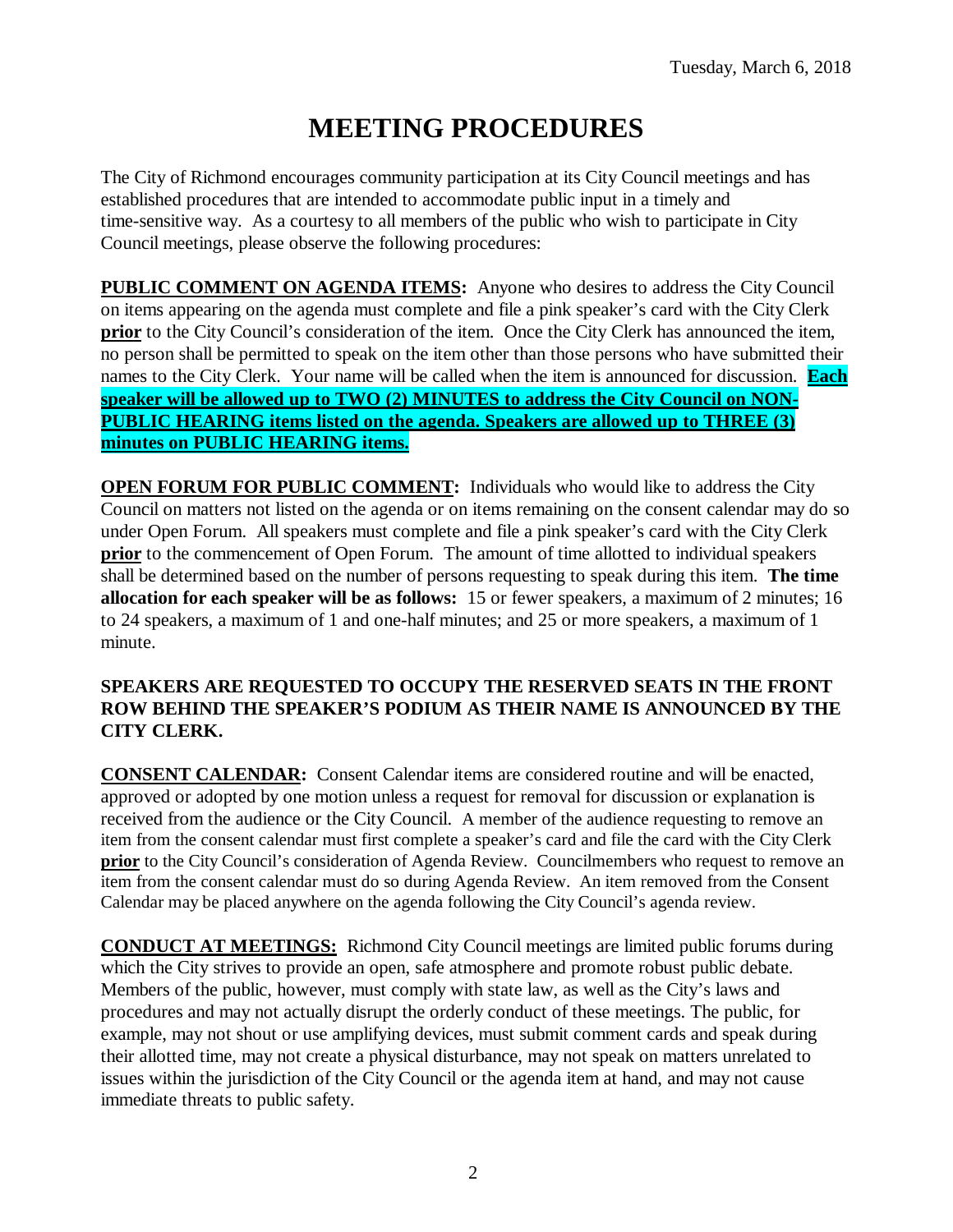**CITY HARASSMENT POLICY:** The City invites public comment and critique about its operations, including comment about the performance of its public officials and employees, at the public meetings of the City Council and boards and commissions. However, discriminatory or harassing comments about or in the presence of City employees, even comments by third parties, may create a hostile work environment, if severe or pervasive. The City prohibits harassment against an applicant, employee, or contractor on the basis of race, religious creed, color, national origin, ancestry, physical disability, medical condition, mental disability, marital status, sex (including pregnancy, childbirth, and related medical conditions), sexual orientation, gender identity, age or veteran status, or any other characteristic protected by federal, state or local law. In order to acknowledge the public's right to comment on City operations at public meetings, which could include comments that violate the City's harassment policy if such comments do not cause an actual disruption under the Council Rules and Procedures, while taking reasonable steps to protect City employees from discrimination and harassment, City Boards and Commissions shall adhere to the following procedures. If any person makes a harassing remark at a public meeting that violates the above City policy prohibiting harassment, the presiding officer of the meeting may, at the conclusion of the speaker's remarks and allotted time: (a) remind the public that the City's Policy Regarding Harassment of its Employees is contained in the written posted agenda; and (b) state that comments in violation of City policy are not condoned by the City and will play no role in City decisions. If any person makes a harassing remark at a public meeting that violates the above City policy, any City employee in the room who is offended by remarks violating the City's policy is excused from attendance at the meeting. No City employee is compelled to remain in attendance where it appears likely that speakers will make further harassing comments. If an employee leaves a City meeting for this reason, the presiding officer may send a designee to notify any offended employee who has left the meeting when those comments are likely concluded so that the employee may return to the meeting. The presiding officer may remind an employee or any council or board or commission member that he or she may leave the meeting if a remark violating the City's harassment policy is made. These procedures supplement the Council Rules and Procedures relating to disruption of orderly conduct at Council meetings.

Any law enforcement officer on duty or whose service is commanded by the presiding officer shall be Sergeant-at-Arms of the Council meetings. He/she, or they, shall carry out all orders and instructions given by the presiding officer for the purpose of maintaining order and decorum at the Council meetings (City Council Rules of Procedure and Order Section III F, RMC Section 2.12.030).

**\*\*\*\*\*\*\*\*\*\*\*\*\*\*\*\*\*\*\*\*\*\*\*\*\*\*\*\*\*\*\*\*\*\*\*\*\*\*\*\*\*\*\*\*\*\*\*\*\*\*\*\*\*\*\*\*\*\***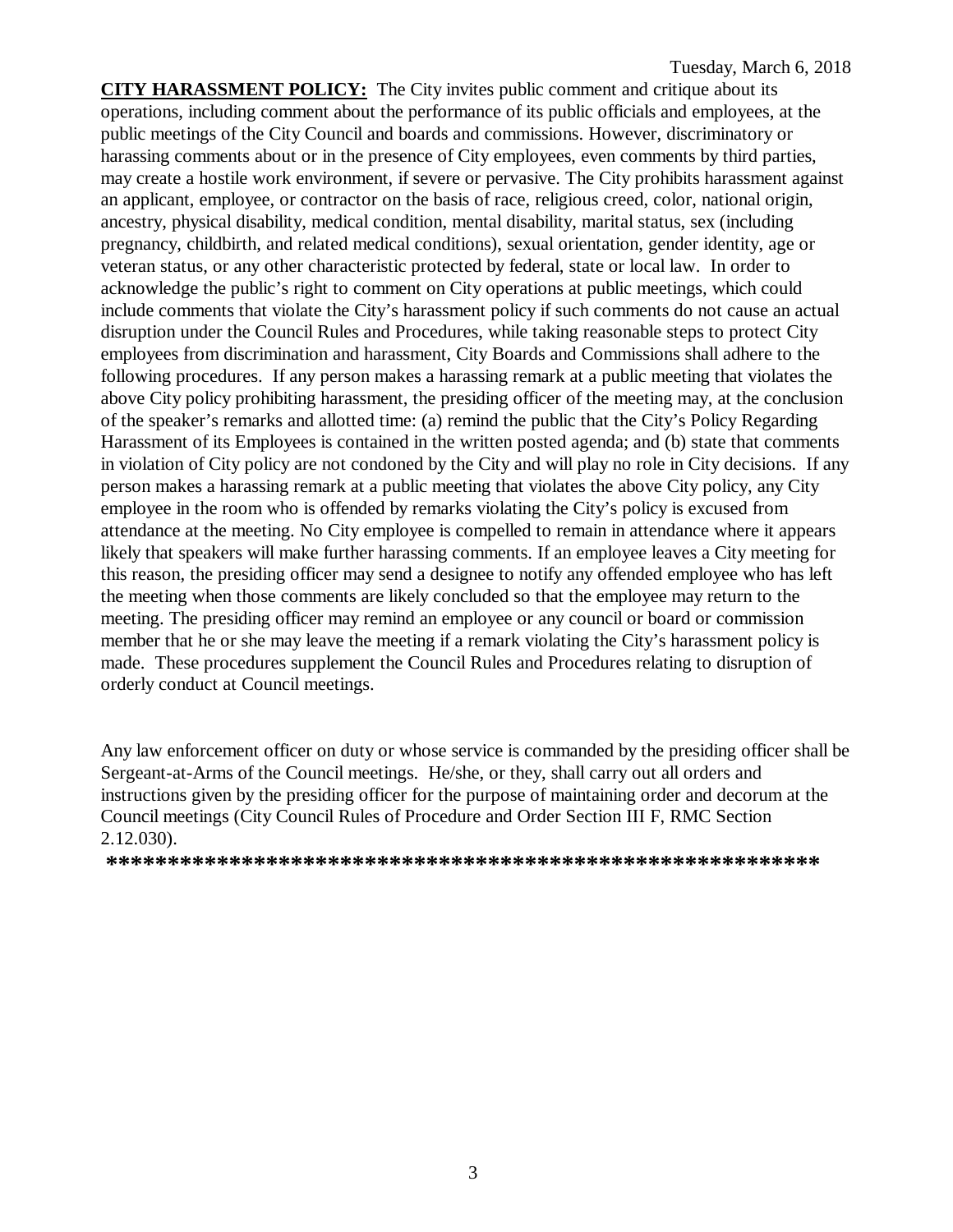## **OPEN SESSION TO HEAR PUBLIC COMMENT BEFORE CLOSED SESSION**

5:00 p.m.

#### **A. ROLL CALL**

#### **B. PUBLIC COMMENT BEFORE CLOSED SESSION**

#### **C. ADJOURN TO CLOSED SESSION**

### **CLOSED SESSION**

Shimada Room of the Community Services Building

#### **CITY COUNCIL**

LIABILITY CLAIMS -(Government Code Section 54956.9):

Richard Abercrombie vs. City of Richmond

CONFERENCE WITH LEGAL COUNSEL - EXISTING LITIGATION (Subdivision [a] of Government Code Section 54956.9):

City of Richmond vs. Chevron

PUBLIC EMPLOYEE PERFORMANCE EVALUATION (Government Code Section 54957.6):

Title: City Manager

Title: City Clerk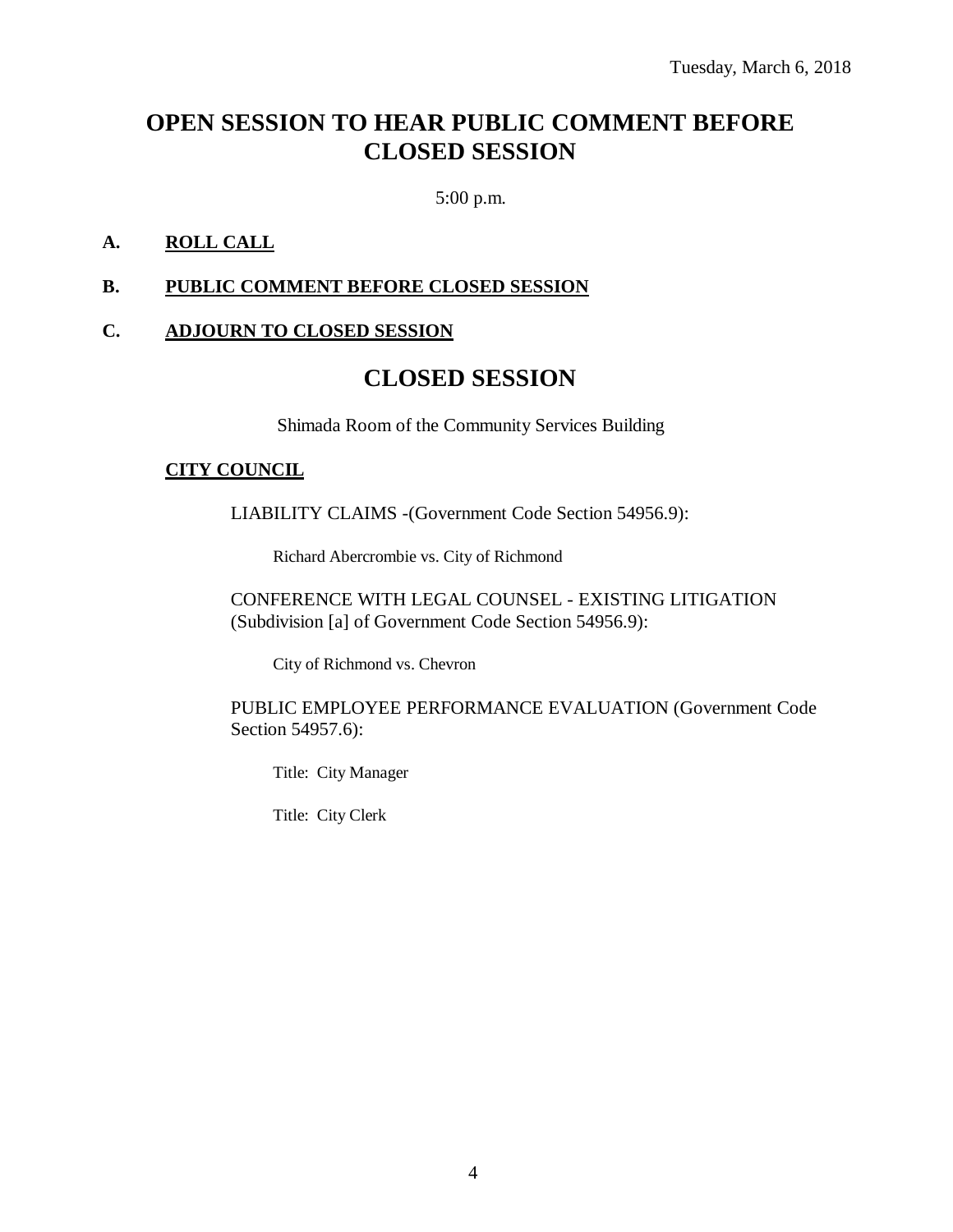### **REGULAR MEETING OF THE RICHMOND HOUSING AUTHORITY**

6:25 p.m.

#### **A. PLEDGE TO THE FLAG**

**B. ROLL CALL**

#### **C. STATEMENT OF CONFLICT OF INTEREST**

#### **D. OPEN FORUM FOR PUBLIC COMMENT**

#### **E. AGENDA REVIEW**

#### **F. HOUSING AUTHORITY CONSENT CALENDAR**

- **F-1.** RECEIVE a status report of key activities and developments of the Richmond Housing Authority during January and February 2018, and projects anticipated in the next 30-60 days - Richmond Housing Authority (Bill Lindsay 620-6512).
- **F-2.** ADOPT a resolution approving the lease of a flat-bed truck from HERC Equipment Rental, for use in maintenance activities at the Hacienda, Nevin Plaza and Nystrom Village developments in an amount not to exceed \$20,000 for fiscal year 2017-18 - Richmond Housing Authority (Bill Lindsay 620-6512).
- **F-3.** ADOPT a resolution: (1) appointing Willie Mae Estrada, Arlene Debose, Glenn Conner, Etha Jones, James Wheaton, Antoinette Cannon and Monique Rolfe to the Resident Advisory Board (RAB) for the 2017 Annual Plan; (2) providing a stipend of \$25 to each for attendance at the RAB meeting; and (3) authorizing staff to substitute the appointment of any resident unable to serve - Richmond Housing Authority (Bill Lindsay 620-6512).
- **F-4.** APPROVE the minutes of the February 6 and 20, 2018, special Richmond Housing Authority meetings - City Clerk's Office (Pamela Christian 620-6513).

#### **G. ADJOURNMENT**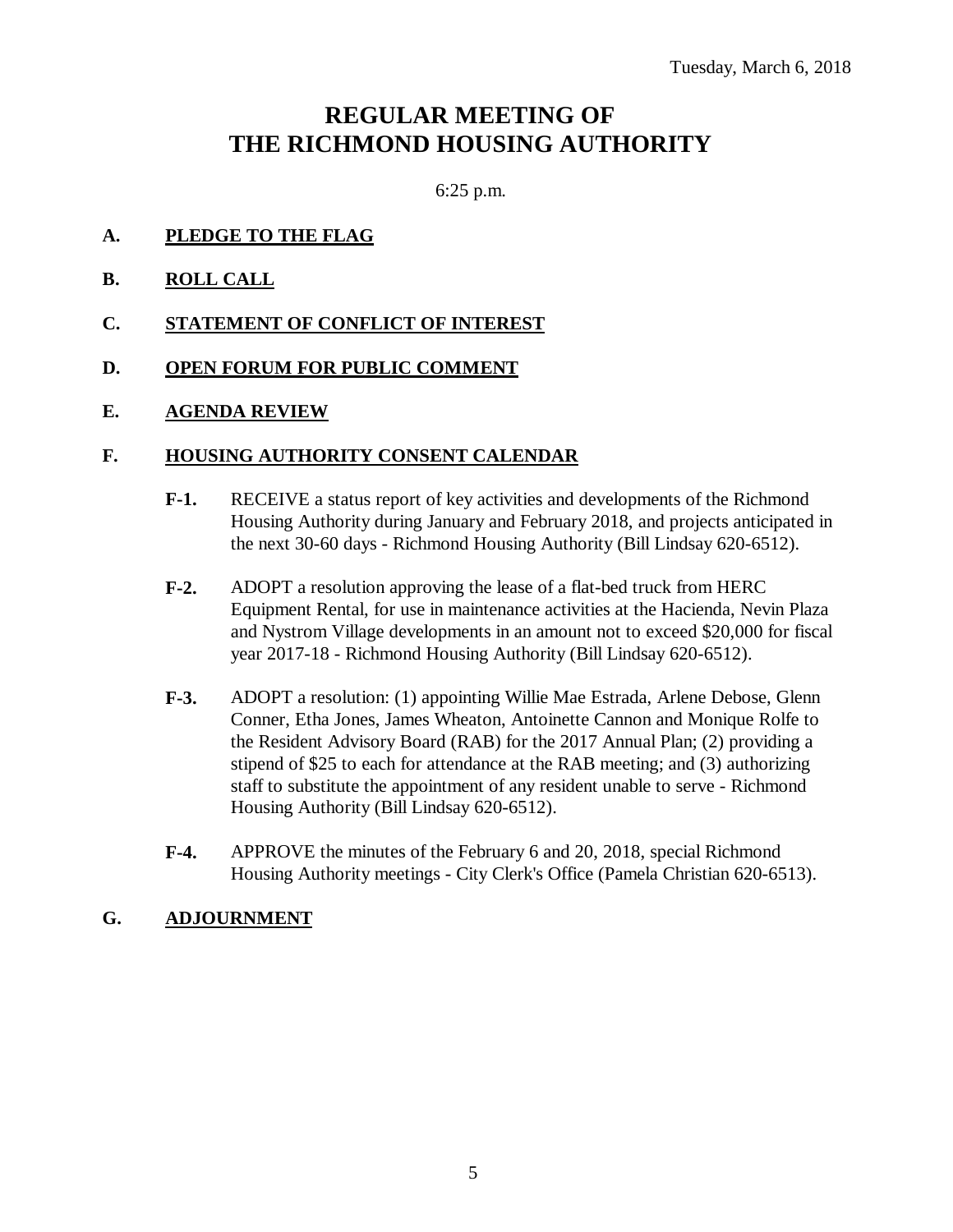### **REGULAR MEETING OF THE RICHMOND CITY COUNCIL**

6:30 p.m.

#### **A. ROLL CALL**

- **B. STATEMENT OF CONFLICT OF INTEREST**
- **C. AGENDA REVIEW**

#### **D. REPORT FROM THE CITY ATTORNEY OF FINAL DECISIONS MADE DURING CLOSED SESSION**

#### **E. REPORT FROM THE CITY MANAGER**

#### **F. OPEN FORUM FOR PUBLIC COMMENT**

#### **G. CITY COUNCIL CONSENT CALENDAR**

- **G-1.** INTRODUCE an ordinance (first reading) establishing the wages, salary, and compensation for the new classification of Rent Program Services Analyst (Salary Range No. 043D \$5,174 - \$6,187/month) - Human Resources Management Department (Lisa Stephenson/Donna Newton 620-6600).
- **G-2.** INTRODUCE an ordinance (first reading) establishing the wages, salary, and compensation for the new classification of Rent Program Services Analyst II (Salary Range No. 055D \$6,357 - \$7,684) - Human Resources Management Department (Lisa Stephenson/Donna Newton 620-6600).
- **G-3.** ADOPT a resolution amending the City of Richmond's Position Classification Plan to add the new classification of Rent Program Services Analyst I - Human Resources Management Department (Lisa Stephenson/Donna Newton 620- 6600).
- **G-4.** ADOPT a resolution amending the City of Richmond's Position Classification Plan to add the new classification of Rent Services Analyst II - Human Resources Management Department (Lisa Stephenson/Donna Newton 620-6600).
- **G-5.** APPROVE the purchase of 16 Scott self-contained breathing apparatus 45 minute cylinders from Allstar Fire Equipment, Inc. in the amount of \$16,579.78 - Fire Department (Chief Adrian Sheppard 307-8041).
- **G-6.** APPROVE the purchase of two Motorola mobile radios for new fire apparatus from Red Cloud, Inc. in the amount of \$14,690.31 - Fire Department (Chief Adrian Sheppard 307-8041).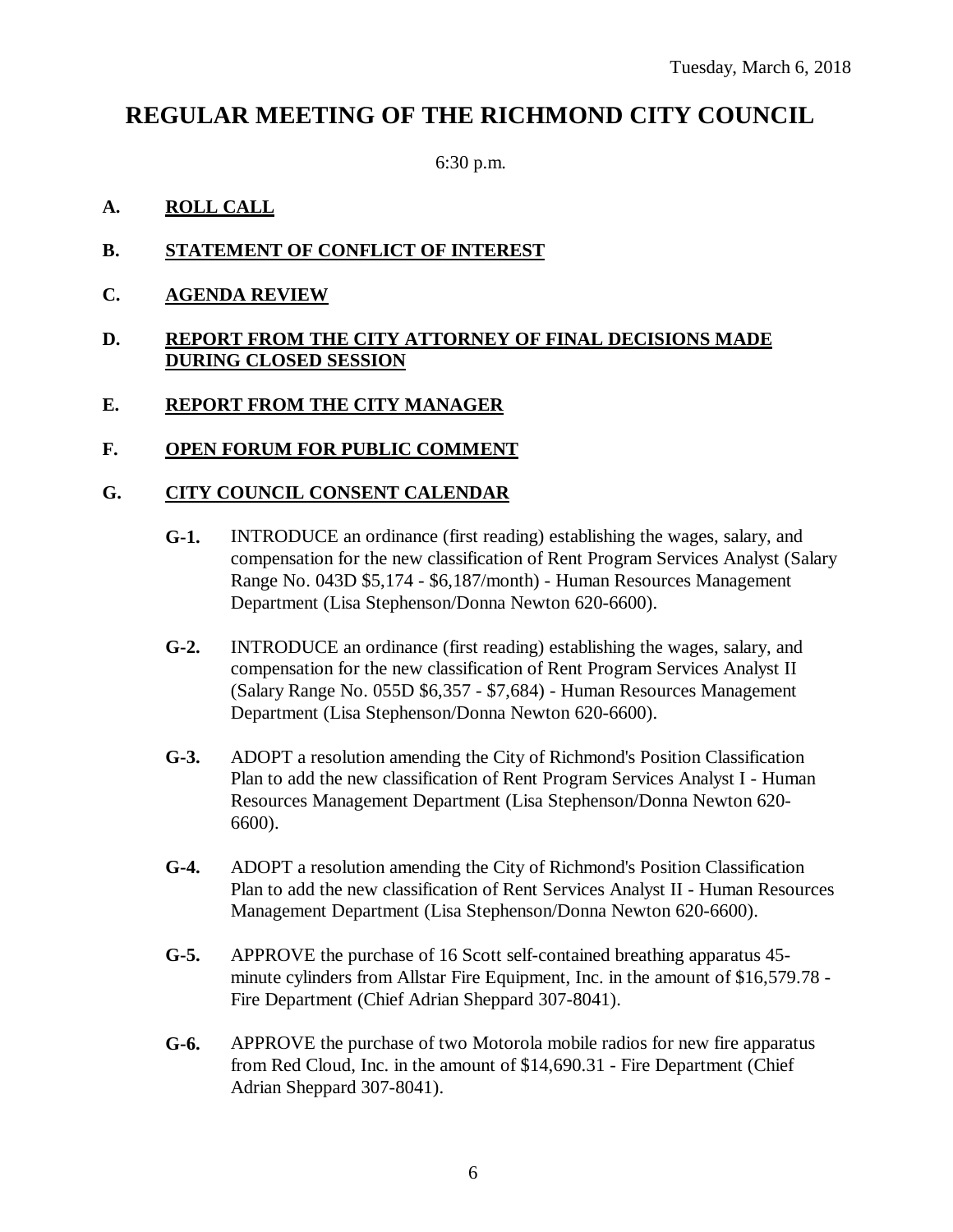- **G-7.** ADOPT a resolution to ACCEPT grant funds and APPROPRIATE \$75,000 to construct a fitness zone in Martin Luther King, Jr. Park (MLK) and APPROVE an agreement between the City of Richmond and The Trust for Public Land for the Richmond Wellness Trail Fitness Zone Project - Infrastructure Maintenance and Operations Department - (Tim Higares 231-3008).
- **G-8.** ADOPT a resolution authorizing placement of liens and special assessments for unpaid garbage collection service fees on County property tax records - Finance Department (Belinda Warner/Antonio Banuelos 620-6741).
- **G-9.** ADOPT a resolution renewing standing orders/outline agreements for purchase of geographic information system (GIS) software technology related goods and services from Esri in an amount not to exceed \$25,000 per year for fiscal years 2017-2018 through 2021-2022 - Information Technology Department (Sue Hartman 620-6874).
- **G-10.** APPROVE a grant-funded contract with Nelson\Nygaard Inc. in an amount not to exceed \$193,000 to continue the development of the Richmond Integrated and Equitable Multimodal Mobility Plan, under the State of California Department of Transportation (Caltrans) Sustainable Communities grant program - City Manager's Office (Bill Lindsay 620-6512 / Lori Reese-Brown 620-6869).
- **G-11.** APPROVE international travel for Community and Economic Development Director Shasa Curl and Management Analyst Gabino Arredondo to participate in the Global Learning Exchange for Building Equitable & Healthy Communities in Nairobi, Kenya, with all travel expenses paid for by the University of California, Berkeley via external grant funding - City Manager's Office (Bill Lindsay 620- 6512).
- **G-12.** ADOPT a resolution approving a city-wide policy for the distribution, use and reporting of tickets or passes to a facility, event, show or performance in compliance with Fair Political Practices Commission Regulation section 18944.1 – City Manager's Office (Bill Lindsay 620-6512).

#### **H. CITY OF RICHMOND CONSENT CALENDAR RESOLUTIONS RELATING TO POLICY DECISIONS ON ISSUES THAT PERTAIN TO OTHER JURISDICTIONS**

- **H-1.** ADOPT a resolution in support of protecting our ocean and coast from offshore drilling, exploration and fracking - Councilmembers Martinez (620-6593) and Recinos (620-5431)
- **H-2.** ADOPT a resolution in support of Proposition 68 the California Drought, Water, Parks, Climate, Costal Protection and Outdoor Access for All Act of 2018 - Councilmember Martinez (620-6593).